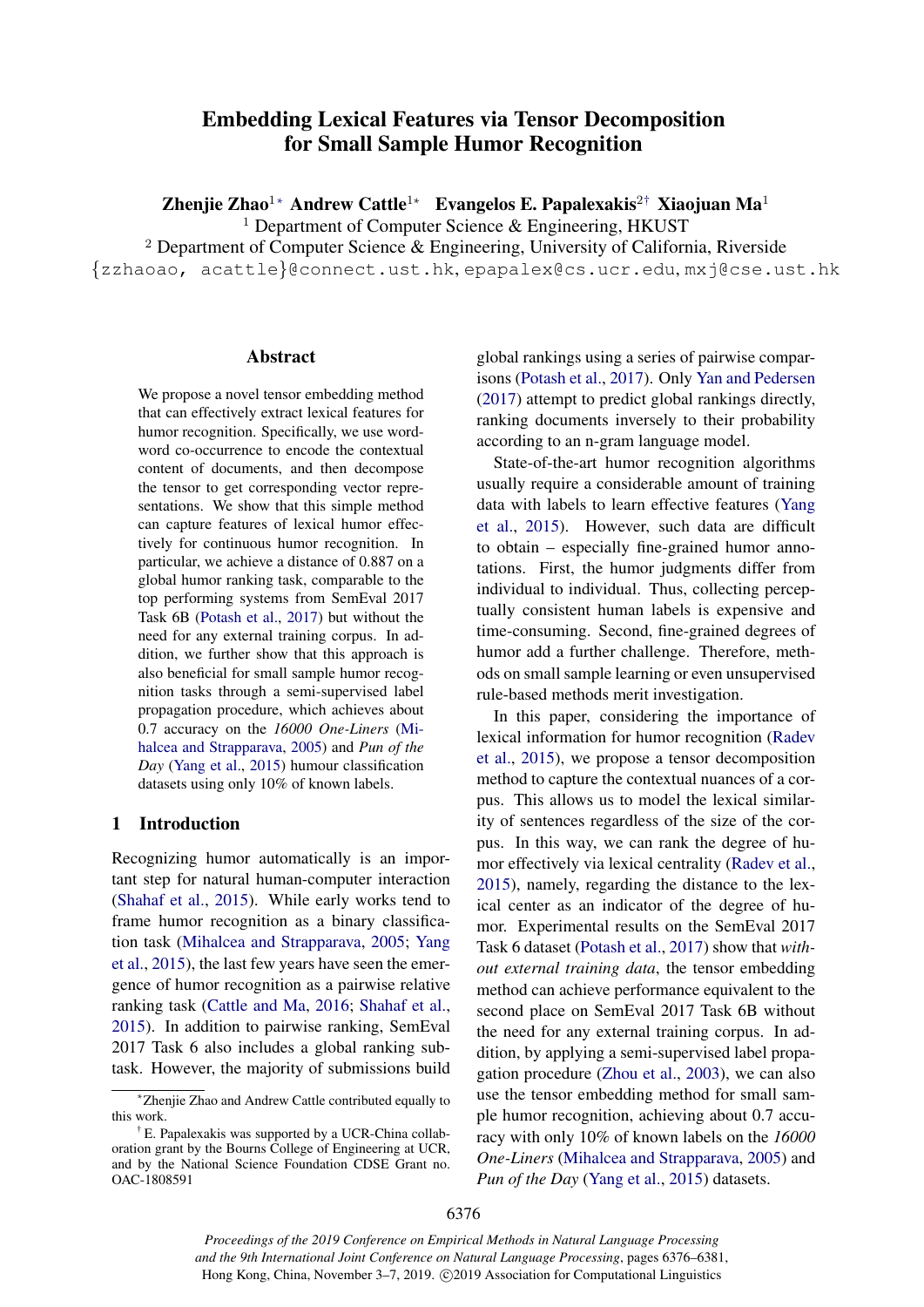The contributions of this paper are: 1) we propose a tensor embedding method to model the lexical features of documents, which can capture lexical similarity effectively regardless of the size of the corpus, 2) we show that the lexical features can be used effectively for finegrained humor ranking and small sample humor recognition. Our implementation is open-sourced, and can be found at [https://github.com/](https://github.com/zhaozj89/TensorEmbeddingNLP) [zhaozj89/TensorEmbeddingNLP](https://github.com/zhaozj89/TensorEmbeddingNLP).

# 2 Related Work

# 2.1 Humor Feature Extraction

Modeling and learning humor features are critical for automatic humor recognition. Previous works tend to use a combination of phonological, stylistic, semantic, and content-based features. Phonological features include acoustic features extracted from sitcom audio tracks [\(Bert](#page-4-4)[ero and Fung,](#page-4-4) [2016\)](#page-4-4) and "phonetic embeddings" generated using a character-to-phoneme LSTM encoder-decoder [\(Donahue et al.,](#page-4-5) [2017\)](#page-4-5). Stylistic features include alliteration, rhyming, negative sentiment, and adult slang [\(Mihalcea and Strappa](#page-4-1)[rava,](#page-4-1) [2005\)](#page-4-1) as well as emotional scenarios [\(Reyes](#page-4-6) [et al.,](#page-4-6) [2012\)](#page-4-6). Semantic features range from attempts to measure incongruity [\(Cattle and Ma,](#page-4-7) [2018;](#page-4-7) [Shahaf et al.,](#page-5-1) [2015;](#page-5-1) [Yang et al.,](#page-5-0) [2015\)](#page-5-0) to the use of word embeddings as inputs to neural models [\(Bertero and Fung,](#page-4-4) [2016;](#page-4-4) [Donahue et al.,](#page-4-5) [2017\)](#page-4-5). Content-based approaches include word frequency [\(Mihalcea and Strapparava,](#page-4-1) [2005\)](#page-4-1), n-gram probability [\(Yan and Pedersen,](#page-5-2) [2017\)](#page-5-2), and lexical centrality [\(Radev et al.,](#page-4-3) [2015\)](#page-4-3).

Centrality is based on the observation that humorous responses to common stimuli tend to cluster around a small number of core jokes [\(Radev et al.,](#page-4-3) [2015;](#page-4-3) [Shahaf et al.,](#page-5-1) [2015\)](#page-5-1), with more central documents benefiting from "wisdom of the crowd". While most humor features involve making population-level inferences based on document-level features, centrality is instead population-level feature directly. [Radev](#page-4-3) [et al.](#page-4-3) [\(2015\)](#page-4-3) calculate their centrality feature using LexRank, a graph-based text summarization method [\(Erkan and Radev,](#page-4-8) [2004\)](#page-4-8). Compared with more traditional lexical similarity measures like tfidf, this method is better suited to short humor texts due to their short lengths leading to sparse vector representations [\(Erkan and Radev,](#page-4-8) [2004\)](#page-4-8).

#### 2.2 Small Sample Humor Recognition

Once the humor features have been extracted, the next step is training a machine learning model to make predictions. Although learning-based methods have shown significant performance improvement recently [\(Yang et al.,](#page-5-0) [2015\)](#page-5-0), one of their main bottlenecks is the lack of appropriate training corpora. While previous works have employed data crawled from websites [\(Mihalcea and Strapparava,](#page-4-1) [2005;](#page-4-1) [Yang et al.,](#page-5-0) [2015\)](#page-5-0), Twitter [\(Cattle and Ma,](#page-4-2) [2016;](#page-4-2) [Reyes et al.,](#page-4-6) [2012\)](#page-4-6), sitcom subtitles [\(Bertero](#page-4-4) [and Fung,](#page-4-4) [2016;](#page-4-4) [Purandare and Litman,](#page-4-9) [2006\)](#page-4-9), or the New Yorker Cartoon Caption Contest [\(Radev](#page-4-3) [et al.,](#page-4-3) [2015;](#page-4-3) [Shahaf et al.,](#page-5-1) [2015\)](#page-5-1), these datasets are generally not released publicly. Owing to the difficulty in obtaining fine-grained labeled humor data, it is critical to study how to recognize humor by a small training sample or even without labeled data.

# 3 Method

#### 3.1 Tensor Embedding

Contextual patterns of words can be used to measure lexical similarity for humor recognition. State-of-the-art learning-based approaches like doc2vec [\(Le and Mikolov,](#page-4-10) [2014\)](#page-4-10) or sent2vec [\(Pagliardini et al.,](#page-4-11) [2018\)](#page-4-11) usually require a large amount of data. This is difficult to obtain for humor recognition. We propose to use a novel tensor decomposition method to obtain lexical features of short humor texts. To capture lexical similarity for humor recognition, we propose to represent the tensor through a novel word-word co-occurrence method, which has only been explored in the context of fake news detection [\(Hos](#page-4-12)[seinimotlagh and Papalexakis,](#page-4-12) [2018\)](#page-4-12). Considering a corpus  $\mathcal{D} = \{s_1, s_2, \ldots, s_D\}$  with D sentences, we first build a vocabulary for it, namely,  $w_1, w_2, \ldots, w_V$ , where V is the number of words. For each sentence  $s$  in  $D$ , we count the wordword co-occurrence in a small window  $H$ , and build a frequency matrix  $\mathbf{W}_s \in \mathbb{Z}^{V \times V}$ , where  $\mathbb{Z}$ denotes the set of integers. In particular,  $W_s(i, j)$ indicates the frequency that word  $w_i$  and  $w_j$  cooccur in  $s$  within the window  $H$ . In this way, we can capture the lexical patterns of  $s$  in  $W_s$ . We then stack all  $\mathbf{W}_s$  as a three-dimensional tensor  $W \in \mathbb{Z}^{V \times V \times D}$ . The objective of tensor decomposition is to find an approximation  $\hat{W}$  of  $W$  so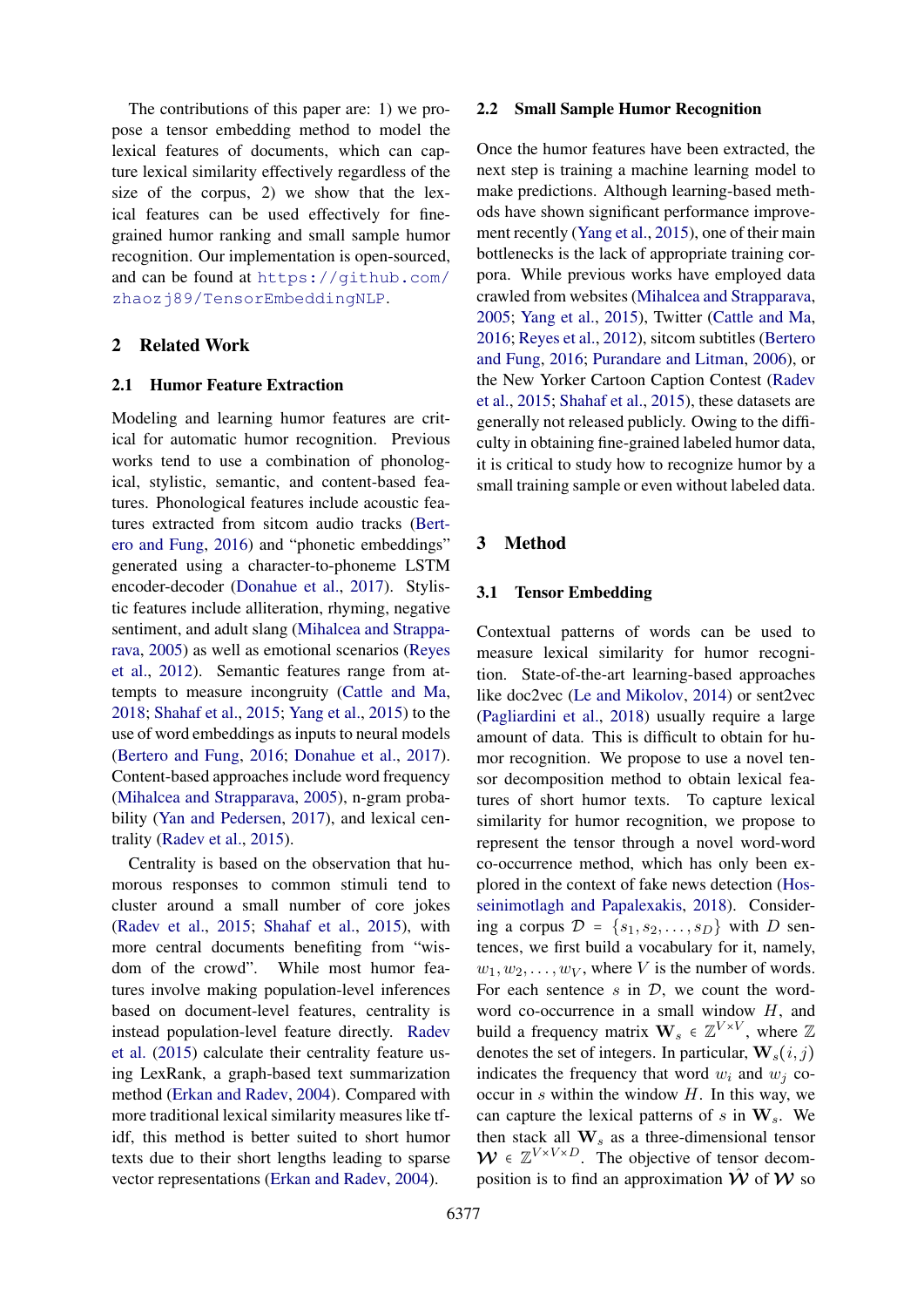<span id="page-2-1"></span>

|              | Prompt    |                    |                |                 |                 |        |                       |  |  |  |
|--------------|-----------|--------------------|----------------|-----------------|-----------------|--------|-----------------------|--|--|--|
|              | Christmas | <b>Shakespeare</b> | <b>Bad Job</b> | <b>Break Up</b> | <b>Broadway</b> | Cereal | Average               |  |  |  |
| Our system   | 0.909     | .000               | 0.909          | 0.909           | 0.727           | 0.909  | $0.887 \ (\pm 0.113)$ |  |  |  |
| Duluth       | 0.818     | 0.909              | 1.000          | 0.636           | 1.000           | 0.909  | $0.872 \ (\pm 0.137)$ |  |  |  |
| TakeLab      | 0.909     | 0.909              | 1.000          | 0.818           | 1.000           | 0.818  | $0.908 \ (\pm 0.081)$ |  |  |  |
| <b>OUB</b>   | 0.818     | 0.909              | 0.818          | 1.000           | 1.000           | 0.909  | $0.924 \ (\pm 0.081)$ |  |  |  |
| <b>SVNIT</b> | 0.818     | .000               | 0.909          | 1.000           | l.000           | 0.818  | $0.938 \ (\pm 0.089)$ |  |  |  |

<span id="page-2-2"></span>Table 1: The results of our lexical centrality system using tensor embeddings along with the top four SemEval 2017 Task 6B systems reproduced from [Potash et al.](#page-4-0) [\(2017\)](#page-4-0). Prompt names refer to specific prompts from the SemEval 2017 Task 6 evaluation set.

|                    | Pun of the Day |       |       |       | 16000 One-Liners |            |       |       |  |
|--------------------|----------------|-------|-------|-------|------------------|------------|-------|-------|--|
|                    | Acc            | Pre   | Rec   | F1    | Acc              | <b>Pre</b> | Rec   | F1    |  |
| 5%                 | 0.670          | 0.707 | 0.578 | 0.633 | 0.665            | 0.690      | 0.602 | 0.642 |  |
| 10%                | 0.700          | 0.735 | 0.611 | 0.667 | 0.681            | 0.704      | 0.624 | 0.661 |  |
| $30\%$             | 0.729          | 0.752 | 0.680 | 0.714 | 0.700            | 0.722      | 0.641 | 0.679 |  |
| 90%                | 0.745          | 0.752 | 0.723 | 0.737 | 0.705            | 0.721      | 0.667 | 0.693 |  |
| Yang et al. (2015) | 0.7958         | 0.761 | 0.862 | 0.808 | 0.798            | 0.801      | 0.793 | 0.797 |  |

Table 2: The results of our label propagation system. XX% refers to XX% of the data used as training and (100-XX)% as test. Baseline results reproduced from [Yang et al.](#page-5-0) [\(2015\)](#page-5-0)

that:

$$
\hat{\mathbf{\mathcal{W}}} = \sum_{r=1}^{R} \mathbf{v}_r \otimes \mathbf{v}_r \otimes \mathbf{d}_r, \tag{1}
$$

where  $\mathbf{v}_r \in \mathbb{R}^V$ ,  $\mathbf{d}_r \in \mathbb{R}^D$ , R is the predefined rank parameter, and ⊗ is the outer product, namely,  $v_r \otimes v_r \otimes d_r$  being a three-dimensional tensor, and

$$
\mathbf{v}_r \otimes \mathbf{v}_r \otimes \mathbf{d}_r(i,j,k) = \mathbf{v}_r(i) \cdot \mathbf{v}_r(j) \cdot \mathbf{d}_r(k). (2)
$$

With the tensor decomposition, we can find low-rank embeddings of sentences that capture the similarity of contextual patterns [\(Hosseinimot](#page-4-12)[lagh and Papalexakis,](#page-4-12) [2018\)](#page-4-12). In particular,  $C =$  $[\mathbf{d}_1, \mathbf{d}_2, \dots, \mathbf{d}_R] \in \mathbb{R}^{D \times R}$ , where the s-row of C is the embedding vector of sentence s. The Euclidean distance of embeddings is used to measure the similarity of two sentences.

# 3.2 Lexical Centrality

We use lexical centrality to rank the degree of humor [\(Radev et al.,](#page-4-3) [2015\)](#page-4-3). While [Radev et al.](#page-4-3) [\(2015\)](#page-4-3) utilize a graph-based definition of centrality, we instead take a vector-space approach. Given the decomposed  $\mathbf{C} = [\mathbf{c}_1^T, \mathbf{c}_2^T, \dots, \mathbf{c}_D^T]^T$ , we compute a centroid as the average m of all sentence vectors of a corpus:

$$
\mathbf{m} = \frac{1}{D} \sum_{k=1}^{D} \mathbf{c}_k.
$$
 (3)

The Euclidean distance to the center is then taken as an indicator of the degree of humor. In other words, given two sentences  $s_1$  and  $s_2$ and their embeddings  $x_1$  and  $x_2$ ,  $d(m, x1)$  <  $d(\mathbf{m}, \mathbf{x2})$  implies  $s_1$  is funnier than  $s_2$ .

#### 3.3 Label Propagation

With the lexical similarity captured by tensor embeddings, we can build a similarity graph, and use a label propagation algorithm [\(Zhou et al.,](#page-5-3) [2003\)](#page-5-3) for semi-supervised humor recognition. In this way, we can use only a small portion of labeled data to predict the remaining unlabeled data effectively [\(Zhou et al.,](#page-5-3) [2003\)](#page-5-3). In particular, with the tensor embeddings, we first find the  $K$  nearest neighbors of each data point, and build a similarity graph  $\mathcal G$ . We then form an affinity matrix  $W$ , where  $W_{ij} = 1$  if i and j are connected, otherwise,  $W_{ij} = 0$ . Afterwards, we iterate:

<span id="page-2-0"></span>
$$
F(t+1) = \alpha WF(t) + (1-\alpha)Y, \qquad (4)
$$

and can get the results  $F^*$  as the limit of this sequence. Equation [\(4\)](#page-2-0) means we propagate the labels of each data point to its neighbors in a weighted average way, where  $\alpha$  is the ratio of propagating labels each iteration. For each point  $x_i$ , its label is  $y_i = \arg \max_{j \leq c} F_{ij}^*$ .

#### 4 Experiment

To evaluate the effectiveness of the tensor embedding method, we conduct two experiments on global humor ranking and binary humor classification separately. The alternating least squares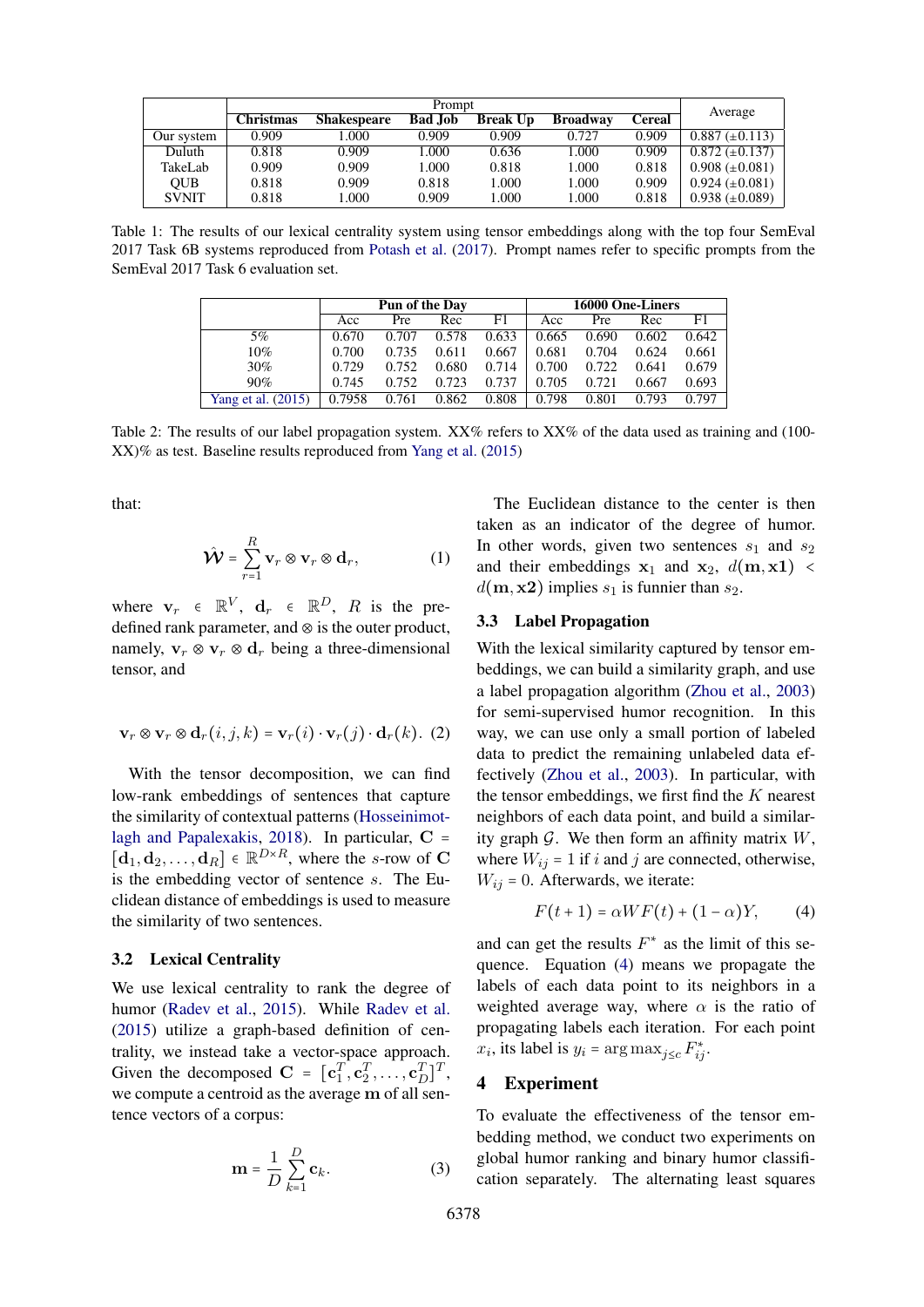method of CANDECOMP/PARAFAC tensor decomposition [\(Sidiropoulos et al.,](#page-5-4) [2017\)](#page-5-4) is used to calculate the low-rank sentence embeddings as implemented in the Matlab tensor toolbox  $<sup>1</sup>$  $<sup>1</sup>$  $<sup>1</sup>$ .</sup>

### 4.1 Global Humor Ranking

To show the effectiveness of the lexical centrality of our tensor embedding method, we conduct an experiment on SemEval 2017 Task 6B [\(Potash](#page-4-0) [et al.,](#page-4-0) [2017\)](#page-4-0) consisting of tweeted responses to specific thematic prompts generated as part of a TV show. For each prompt, the writing staff of the show pick a top 10 and an overall winner. These humor judgments are used as gold standard labels.

Tensor embeddings and centroids are computed on a per-prompt basis and responses are ranked according to their distance from the centroid. We run a grid search procedure to determine the optimal rank value as 100, the window size as 5. For evaluation, we adopt the same edit distance-based metric used in [Potash et al.](#page-4-0) [\(2017\)](#page-4-0).

The results of our lexical centrality system using tensor embeddings is shown in Table [1,](#page-2-1) where the official results of other state-of-the-art systems are taken from [Potash et al.](#page-4-0) [\(2017\)](#page-4-0). Our system outperforms all but the Duluth [\(Yan and Peder](#page-5-2)[sen,](#page-5-2) [2017\)](#page-5-2) system in the official results for SemEval 2017 Task 6B [\(Potash et al.,](#page-4-0) [2017\)](#page-4-0), making our performance equivalent to second place. It is notable that our system can perform well on the Broadway prompt, where other methods usually fail. Moreover, because our system does not have a learning procedure, the performance is more stable than others.

#### 4.2 Binary Humor Classification

To show the effectiveness of label propagation of our tensor embedding method for small sample humor recognition, we conduct an experiment on two humor classification datasets *16000 One-Liners* [\(Mihalcea and Strapparava,](#page-4-1) [2005\)](#page-4-1) and *Pun of the Day* [\(Yang et al.,](#page-5-0) [2015\)](#page-5-0). Similarly, we run a grid search procedure to find optimal parameters, and set the rank as 10, window size as 5, neighbor number as 50,  $\alpha$  as 0.2.  $F(0)$  is set as a zero matrix initially. For each dataset, we randomly select 5%, 10%, 30%, and 90% of the data for training. We run a 10-fold procedure, and report the average accuracy, precision, recall, and F1 score values.

The results of humor classification are shown in

Table [2.](#page-2-2) Our own implementation of [Yang et al.](#page-5-0) [\(2015\)](#page-5-0) is included as a baseline. While [Yang et al.](#page-5-0) [\(2015\)](#page-5-0) uses a large portion of data for training and combine different features, we find that at similar portion of training data (90%), the results of our method are comparable to it. In addition, with only a small portion of training data, our method still achieves good results.

# 4.3 Discussion

#### 4.3.1 Lexical Centrality

The most notable aspect of our tensor embedding/lexical centrality approach is how little training data our system requires. Our system's unsupervised nature means that we do not need to use the 106 training prompts included with the SemEval 2017 Task 6 dataset. Our results are obtained exclusively using the six evaluation prompts. By comparison, almost all the systems reported in [Potash et al.](#page-4-0) [\(2017\)](#page-4-0) take a supervised approach and make full use of the training set. Furthermore, since we consider prompts one-ata-time and since each prompt only contains approximately 100 responses, we are able to achieve a state-of-the-art performance with 100 training documents. The only system reported in [Potash](#page-4-0) [et al.](#page-4-0) [\(2017\)](#page-4-0) to take an unsupervised approach is Duluth [\(Yan and Pedersen,](#page-5-2) [2017\)](#page-5-2). Like ours, their results are obtained without using the training set. However, their system uses an n-gram language model trained on a 6.2GB subset of the News Commentary Corpus and the News Crawl Corpus. Similarly, most other systems use some form of external training corpora for training word embeddings, phoneme models, semantic models, and so on.

Another advantage of our approach is the ease of interpretability, in contrast to neural-based state-of-the-art baselines. Because our lexical feature is in an Euclidean space, we can compare and rank humor level more easily. Tweets labeled as "overall winners" exhibited a smaller mean distance from their respective centroids (0.848) than those labeled as "merely in the top 10" (0.942). These tweets then in turn exhibited smaller distances than those labeled as "not in the top 10" (1.00). A one-way ANOVA test gives mild evidence that overall winners are drawn from a different distribution than tweets not in the top 10  $(p = 0.106)$ . This slight result is likely due to the fuzzy nature of humor and the relatively small

<span id="page-3-0"></span><sup>1</sup><www.tensortoolbox.org>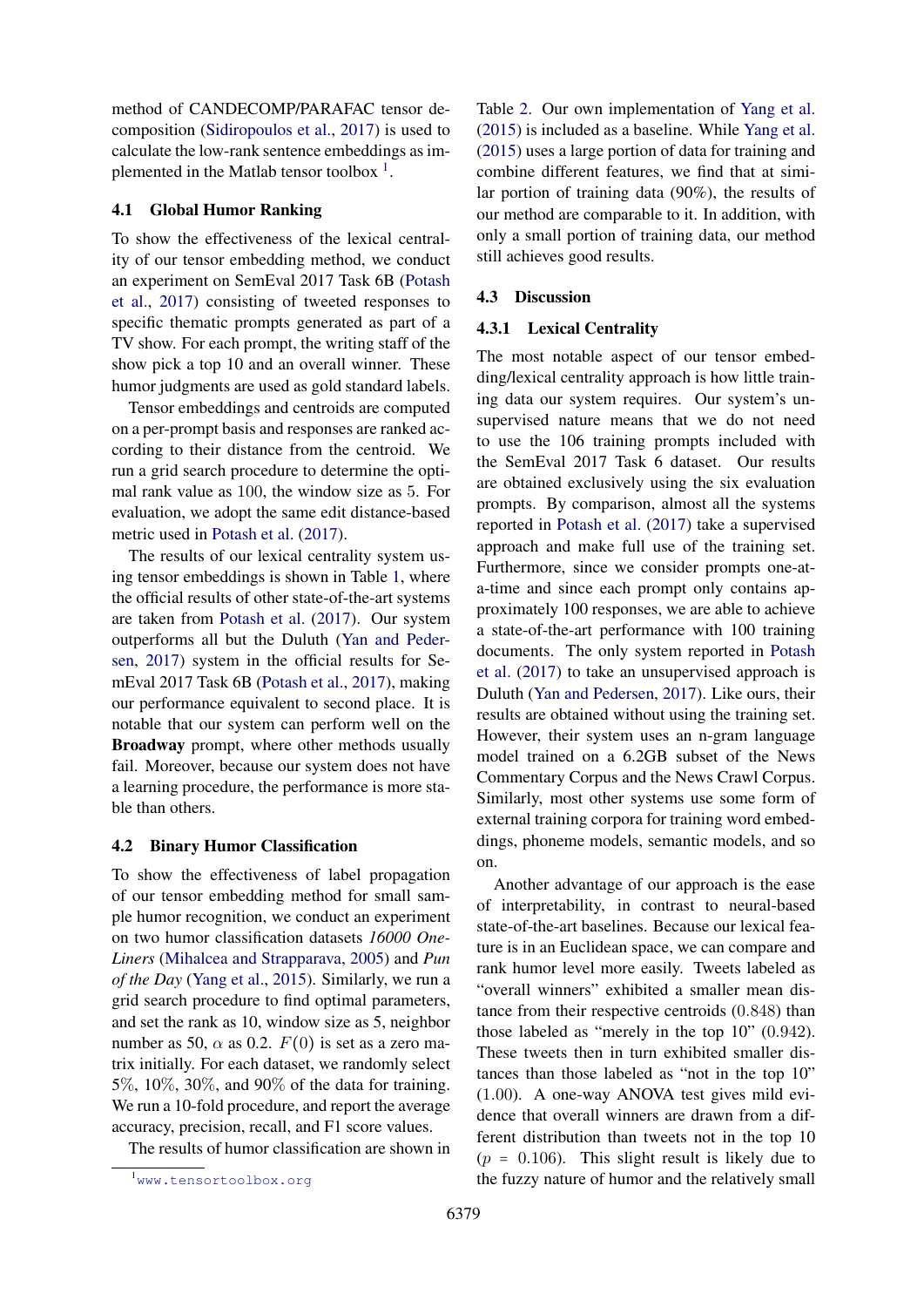dataset. Finally, ad hoc analysis of tweets with distances > 2 revealed these to be mostly "not in the top  $10$ ".

# 4.3.2 Label Propagation

Although the semi-supervised framework provides a good alternative for small sample humor recognition, our method still cannot achieve a state-of-the-art performance with the same portion of training data. There is still space to improve the method; for example, by modeling not only the lexical similarity, but also other features, such as word association [\(Cattle and Ma,](#page-4-2) [2016\)](#page-4-2), and the like, that are important for humor recognition. In addition, label propagation cannot handle unbalanced data well. Adding prior knowledge of the ratio of labels, e.g., the unbalanced SemEval 2017 Task 6 dataset, also deserves further investigation.

# 5 Conclusion

In this paper, we show the importance of lexical features for small sample humor recognition. We propose a tensor embedding method to capture the lexical similarity effectively. Without training data, on SemEval 2017 Task 6B, we can achieve a relatively good result. Under a semi-supervised framework, the tensor embedding method can also achieve pretty good results for small sample humor classification. It is interesting to further investigate a unified tensor embedding model to combine not only lexical, but also other features that are important for the sense of humor.

# References

- <span id="page-4-4"></span>Dario Bertero and Pascale Fung. 2016. [A long short](https://pdfs.semanticscholar.org/015c/26ca824f9d20b6523f44e6b9dc3b3dd65b2d.pdf)[term memory framework for predicting humor in di](https://pdfs.semanticscholar.org/015c/26ca824f9d20b6523f44e6b9dc3b3dd65b2d.pdf)[alogues.](https://pdfs.semanticscholar.org/015c/26ca824f9d20b6523f44e6b9dc3b3dd65b2d.pdf) In *2016 Conference of the North American Chapter of the Association for Computational Linguistics: Human Language Technologies, 2016- Proceedings of the Conference*, pages 130–135.
- <span id="page-4-2"></span>Andrew Cattle and Xiaojuan Ma. 2016. [Effects of se](https://www.aclweb.org/anthology/W16-4308)[mantic relatedness between setups and punchlines](https://www.aclweb.org/anthology/W16-4308) [in twitter hashtag games.](https://www.aclweb.org/anthology/W16-4308) In *Proceedings of the Workshop on Computational Modeling of People's Opinions, Personality, and Emotions in Social Media (PEOPLES)*, pages 70–79, Osaka, Japan. The COLING 2016 Organizing Committee.
- <span id="page-4-7"></span>Andrew Cattle and Xiaojuan Ma. 2018. [Recogniz](https://www.aclweb.org/anthology/C18-1157)[ing humour using word associations and humour an](https://www.aclweb.org/anthology/C18-1157)[chor extraction.](https://www.aclweb.org/anthology/C18-1157) In *Proceedings of the 27th International Conference on Computational Linguistics*, pages 1849–1858, Santa Fe, New Mexico, USA. Association for Computational Linguistics.
- <span id="page-4-5"></span>David Donahue, Alexey Romanov, and Anna Rumshisky. 2017. [HumorHawk at SemEval-2017](https://doi.org/10.18653/v1/S17-2010) [task 6: Mixing meaning and sound for humor recog](https://doi.org/10.18653/v1/S17-2010)[nition.](https://doi.org/10.18653/v1/S17-2010) In *Proceedings of the 11th International Workshop on Semantic Evaluation (SemEval-2017)*, pages 98–102, Vancouver, Canada. Association for Computational Linguistics.
- <span id="page-4-8"></span>Günes Erkan and Dragomir R Radev. 2004. Lexrank: Graph-based lexical centrality as salience in text summarization. *Journal of Artificial Intelligence Research*, 22:457–479.
- <span id="page-4-12"></span>Seyedmehdi Hosseinimotlagh and Evangelos E Papalexakis. 2018. Unsupervised content-based identification of fake news articles with tensor decomposition ensembles. In *WSDM 2018 Workshop on Misinformation and Misbehavior Mining on the Web (MIS2)*.
- <span id="page-4-10"></span>Quoc Le and Tomas Mikolov. 2014. [Distributed repre](http://dl.acm.org/citation.cfm?id=3044805.3045025)[sentations of sentences and documents.](http://dl.acm.org/citation.cfm?id=3044805.3045025) In *Proceedings of the 31st International Conference on International Conference on Machine Learning - Volume 32*, ICML'14, pages II–1188–II–1196. JMLR.org.
- <span id="page-4-1"></span>Rada Mihalcea and Carlo Strapparava. 2005. Making computers laugh: Investigations in automatic humor recognition. In *Proceedings of the Conference on Human Language Technology and Empirical Methods in Natural Language Processing*, pages 531– 538. Association for Computational Linguistics.
- <span id="page-4-11"></span>Matteo Pagliardini, Prakhar Gupta, and Martin Jaggi. 2018. Unsupervised Learning of Sentence Embeddings using Compositional n-Gram Features. In *NAACL 2018 - Conference of the North American Chapter of the Association for Computational Linguistics*.
- <span id="page-4-0"></span>Peter Potash, Alexey Romanov, and Anna Rumshisky. 2017. [SemEval-2017 task 6: #HashtagWars: Learn](https://doi.org/10.18653/v1/S17-2004)[ing a sense of humor.](https://doi.org/10.18653/v1/S17-2004) In *Proceedings of the 11th International Workshop on Semantic Evaluation (SemEval-2017)*, pages 49–57, Vancouver, Canada. Association for Computational Linguistics.
- <span id="page-4-9"></span>Amruta Purandare and Diane Litman. 2006. [Hu](http://dl.acm.org/citation.cfm?id=1610075.1610107)[mor: Prosody analysis and automatic recognition](http://dl.acm.org/citation.cfm?id=1610075.1610107) [for F\\*R\\*I\\*E\\*N\\*D\\*S\\*.](http://dl.acm.org/citation.cfm?id=1610075.1610107) In *Proceedings of the 2006 Conference on Empirical Methods in Natural Language Processing*, EMNLP '06, pages 208–215. Association for Computational Linguistics.
- <span id="page-4-3"></span>Dragomir R. Radev, Amanda Stent, Joel R. Tetreault, Aasish Pappu, Aikaterini Iliakopoulou, Agustin Chanfreau, Paloma de Juan, Jordi Vallmitjana, Alejandro Jaimes, Rahul Jha, and Robert Mankoff. 2015. Humor in collective discourse: Unsupervised funniness detection in the new yorker cartoon caption contest. *CoRR*, abs/1506.08126.
- <span id="page-4-6"></span>Antonio Reyes, Paolo Rosso, and Davide Buscaldi. 2012. From humor recognition to irony detection: The figurative language of social media. *Data & Knowledge Engineering*, 74:1–12.